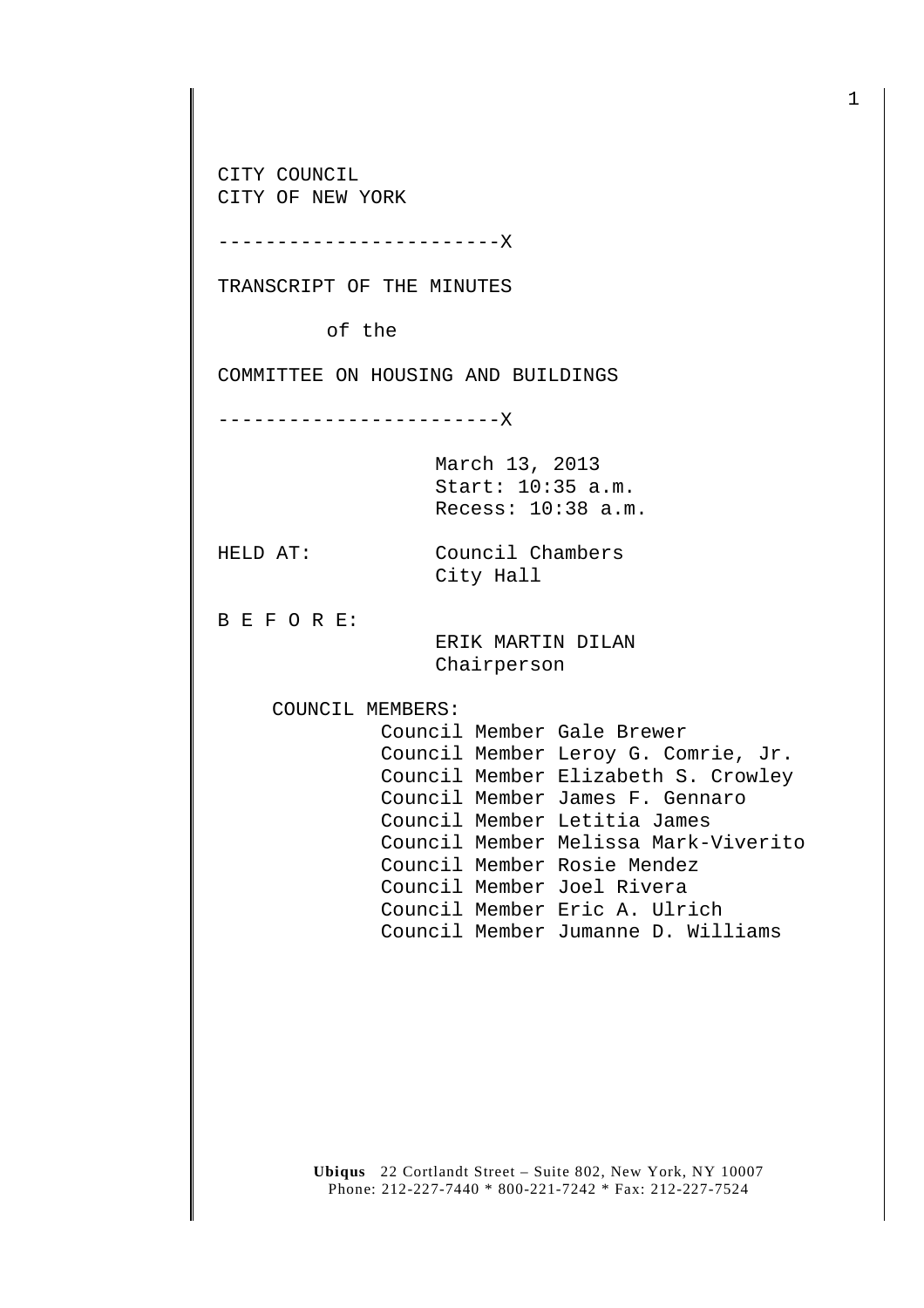A P P E A R A N C E S (CONTINUED)

Lee Martin Committee Clerk Committee on Housing and Buildings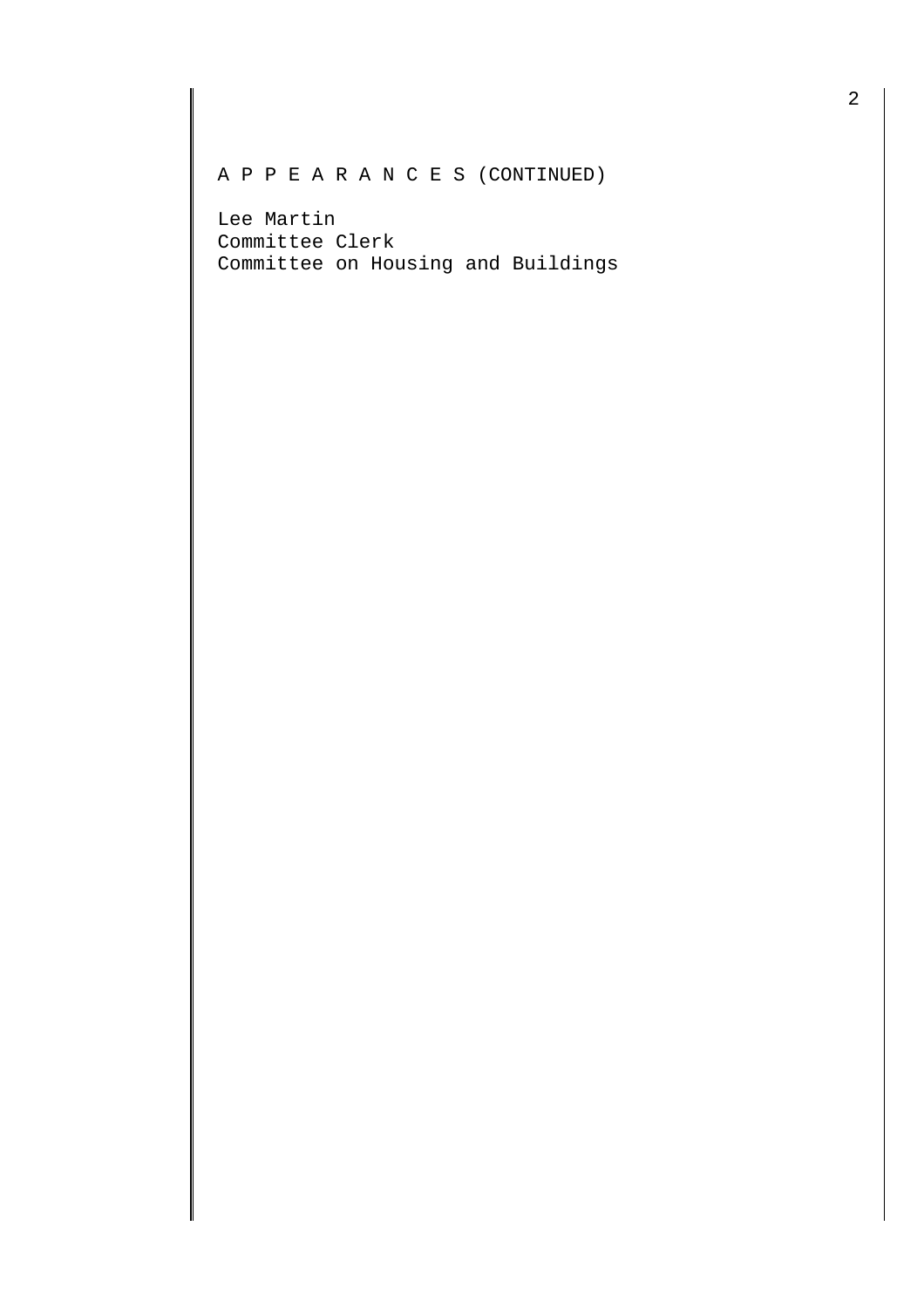| 1              | $\mathfrak{Z}$<br>COMMITTEE ON HOUSING AND BUILDINGS |
|----------------|------------------------------------------------------|
| $\overline{2}$ | CHAIRPERSON DILAN: Sergeant, let                     |
| $\mathbf{3}$   | me know when you're ready. Okay, I'd like to call    |
| 4              | this Committee to order. Good morning everyone       |
| 5              | and welcome. My name is Eric Martin Dilan and I'm    |
| 6              | the Chairperson of the City Council's Housing and    |
| 7              | Buildings Committee. Today, the Committee will       |
| 8              | convene for the purposes of conducting a vote on     |
| 9              | proposed intro 107a, which is a local law in         |
| 10             | relation to the raising and moving of a building.    |
| 11             | After Hurricane Sandy swept through New York City    |
| 12             | and destroyed or damaged over 18,500 homes and       |
| 13             | buildings we anticipate that some property owners,   |
| 14             | particularly those in areas prone to flooding will   |
| 15             | choose to elevate their structures to prevent        |
| 16             | flood damage in the future. They may choose to       |
| 17             | elevate for any number of reasons, for example, to   |
| 18             | comply with building regulations for the Federal     |
| 19             | regulated flood zones to guard against future        |
| 20             | flood damage or to save on future flood insurance    |
| 21             | cost. But elevating a structure is a complex         |
| 22             | process and doing it incorrectly can lead to a       |
| 23             | damaged foundation or a collapsed home. This is      |
| 24             | something that Louisiana experienced in the rush     |
| 25             | to rebuild an elevate homes after Hurricane          |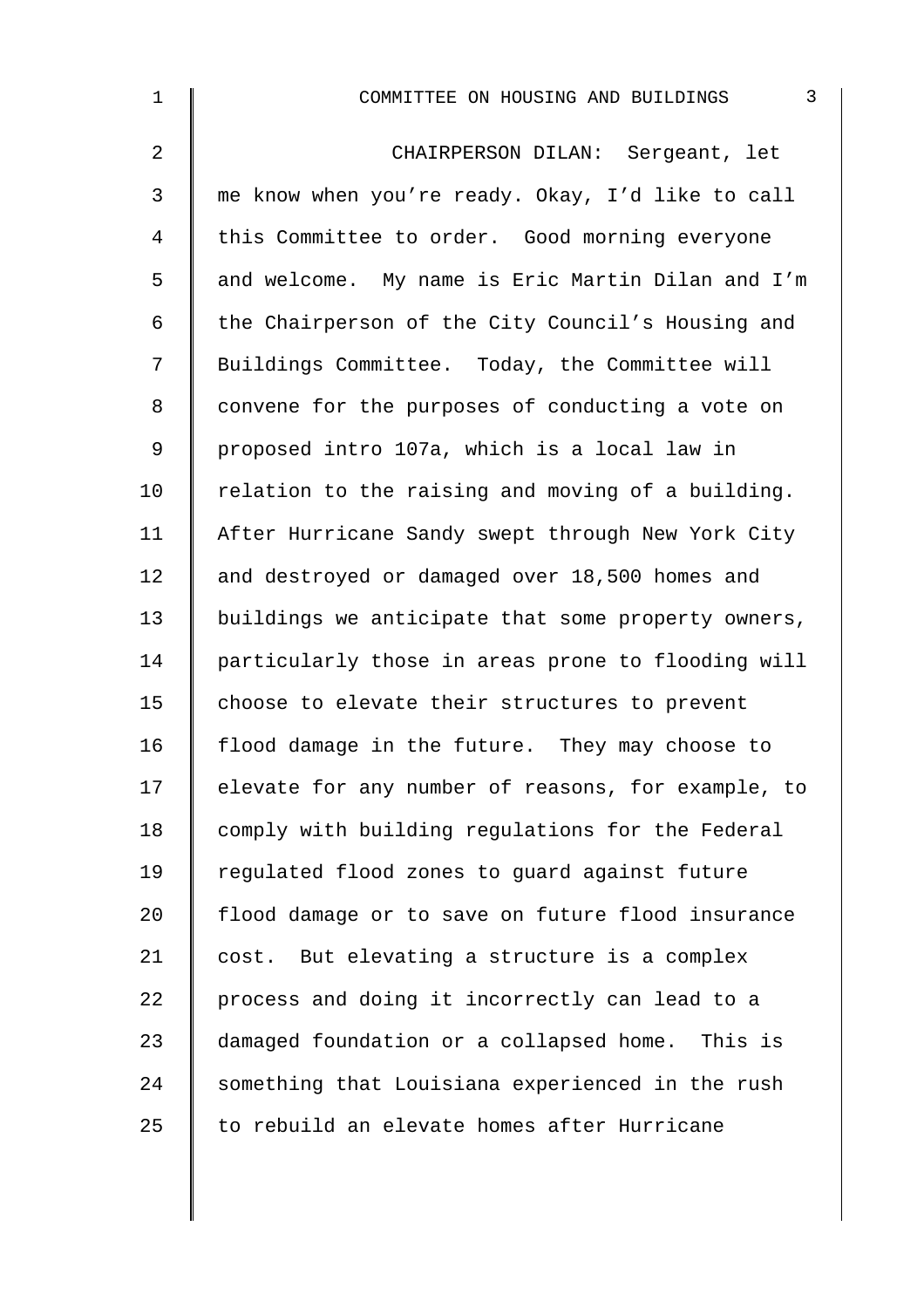| $\mathbf 1$    | 4<br>COMMITTEE ON HOUSING AND BUILDINGS            |
|----------------|----------------------------------------------------|
| $\overline{a}$ | Katrina and that's something that we'd sincerely   |
| $\mathfrak{Z}$ | like to avoid here in the City of New York.        |
| 4              | Proposed intro 107, if I could ask the chambers to |
| 5              | come to order please, proposed intro 107a is       |
| 6              | intended to protect owners who choose to elevate   |
| 7              | their homes or buildings. And the bill is          |
| 8              | sponsored by Council Member Ignizio, who I saw     |
| 9              | with us briefly and Council Member Oddo and the    |
| 10             | Speaker. And the bill would require four things,   |
| 11             | first the title page of construction plans         |
| 12             | submitted to the Department of Buildings would     |
| 13             | have to indicate whether a project will indeed     |
| 14             | include elevation work. Second, contractors would  |
| 15             | be required to give 48 hours of notice to the      |
| 16             | Department of Buildings before beginning any       |
| 17             | elevation work. Third, the elevation work would    |
| 18             | be subject to periodic special inspections, that   |
| 19             | means inspections by a qualified person who is     |
| 20             | chosen by the owner or contractor and is also      |
| 21             | authorized by the Department of Buildings.         |
| 22             | Fourth, the Department of Consumer Affairs would   |
| 23             | have to provide information about home improvement |
| 24             | work and home improvement to home improvement      |
| 25             | contractors and home owners and the general        |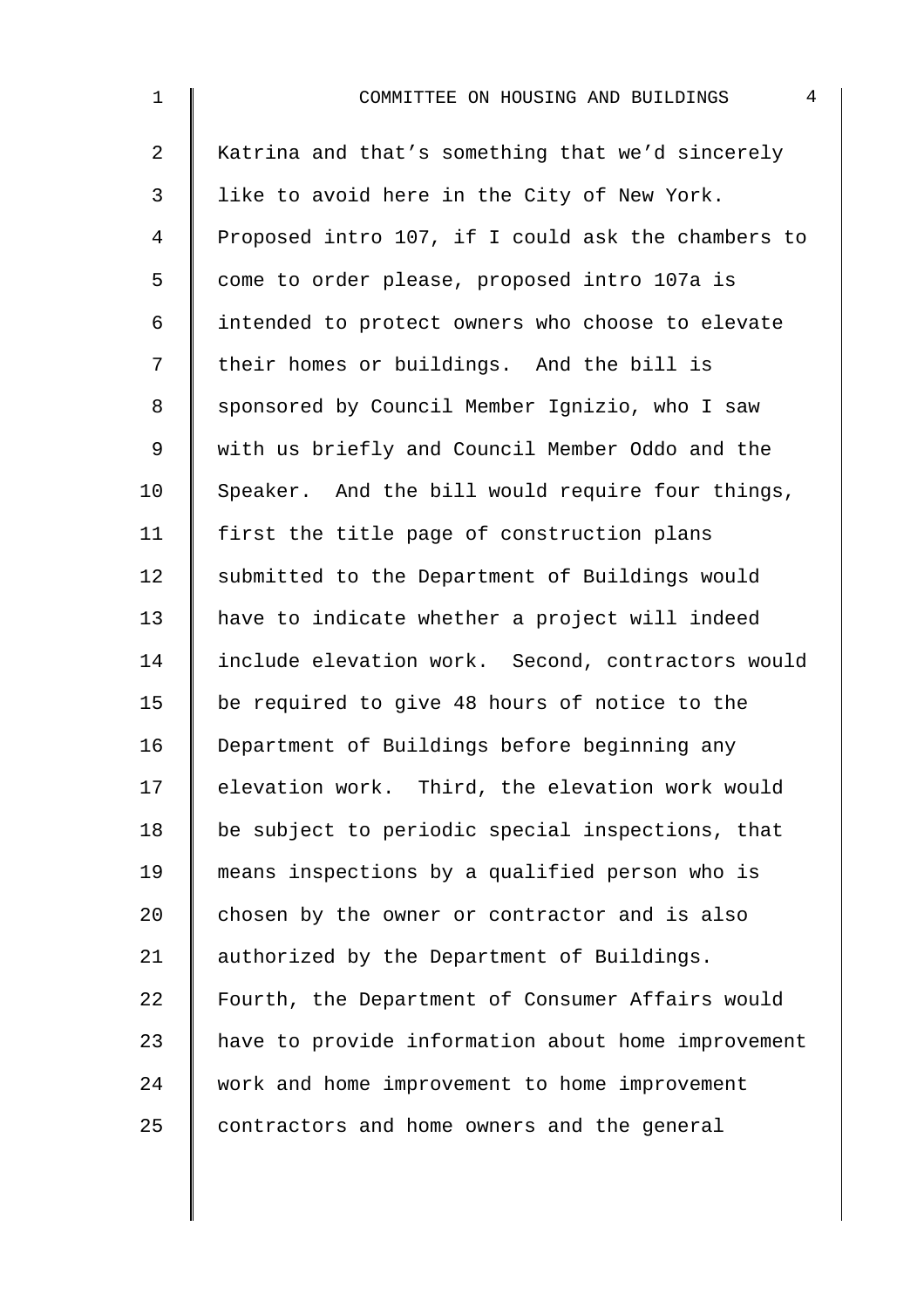| $\mathbf 1$    | 5<br>COMMITTEE ON HOUSING AND BUILDINGS            |
|----------------|----------------------------------------------------|
| $\overline{a}$ | public. This would include information about the   |
| 3              | types of work that home improvement contractors    |
| 4              | can do and the licenses or permits they do need to |
| 5              | engage in this type of work. At this time if they  |
| 6              | so choose I'd like to call on the bill sponsors    |
| 7              | for a few words. Council Member Ignizio?           |
| 8              | COUNCIL MEMBER IGNIZIO: Thank you,                 |
| $\mathsf 9$    | Mr. Chairman and thanks to the whole Committee.    |
| 10             | This bill is, we, you know, a lot of people in the |
| 11             | Sandy related areas are going to be really hit     |
| 12             | hard. And what we don't want to occur is what      |
| 13             | occurred in New Orleans, which is that             |
| 14             | unscrupulous builders, unscrupulous home           |
| 15             | improvement contractors came in and preyed upon    |
| 16             | people that have already had it so rough. And did  |
| 17             | a slipshod job or didn't do a job, just took the   |
| 18             | money and ran. What this does is it allows the     |
| 19             | Department of Buildings and the City to have more  |
| 20             | oversight over these home elevations and thousands |
| 21             | of homeowners are going to have to partake it and  |
| 22             | I think it's a good step forward in making sure    |
| 23             | that it's done right. Thank you very much.         |
| 24             | CHAIRPERSON DILAN: Thank you,                      |
| 25             | Council Member Ignizio. And I also want to         |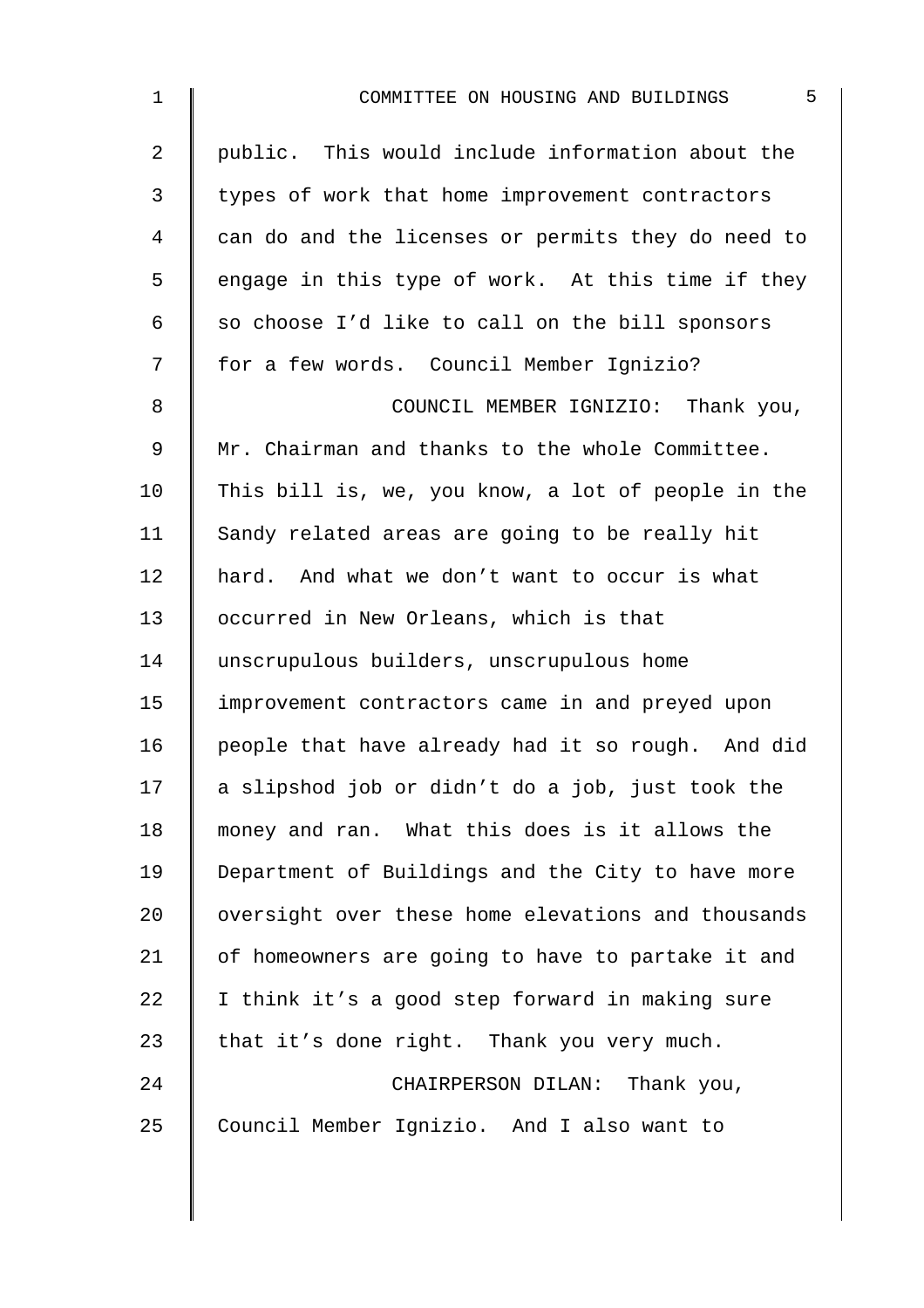| $\mathbf{1}$ | $\overline{6}$<br>COMMITTEE ON HOUSING AND BUILDINGS |
|--------------|------------------------------------------------------|
| 2            | acknowledge your good work around this issue as      |
| 3            | well as that of your colleague and Republican        |
| 4            | leader, Jimmy Oddo on this issue. And with that,     |
| 5            | I'd like to ask the clerk to call the roll.          |
| 6            | MR. LEE MARTIN: Lee Martin,                          |
| 7            | Committee Clerk, roll call vote, Committee on        |
| 8            | Housing and Buildings, introduction 1007-a.          |
| 9            | Council Member Dilan?                                |
| 10           | CHAIRPERSON DILAN: I vote aye.                       |
| 11           | MR. MARTIN: Rivera?                                  |
| 12           | COUNCIL MEMBER RIVERA: I vote aye.                   |
| 13           | MR. MARTIN: Comrie?                                  |
| 14           | COUNCIL MEMBER COMRIE: I vote aye.                   |
| 15           | MR. MARTIN: James?                                   |
| 16           | COUNCIL MEMBER JAMES: Aye.                           |
| 17           | MR. MARTIN: Mark-Viverito?                           |
| 18           | COUNCIL MEMBER MARK-VIVERTIO: I                      |
| 19           | vote aye.                                            |
| 20           | MR. MARTIN: Mendez?                                  |
| 21           | COUNCIL MEMBER MENDEZ: Aye.                          |
| 22           | MR. MARTIN: Williams?                                |
| 23           | COUNCIL MEMBER WILLIAMS: Aye.                        |
| 24           | MR. MARTIN: Ulrich?                                  |
| 25           | COUNCIL MEMBER ULRICH? I vote aye                    |
|              |                                                      |
|              |                                                      |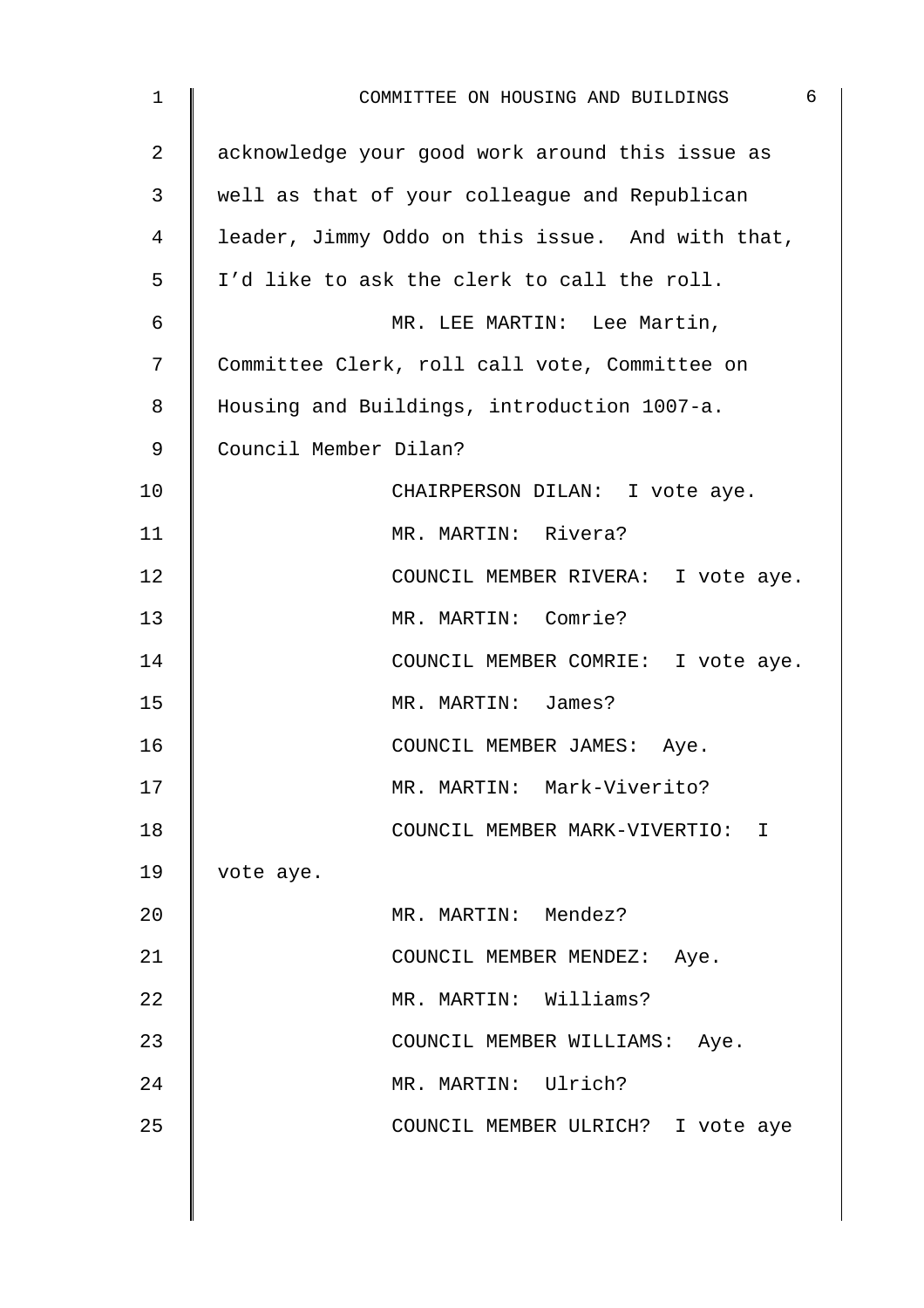| 1  | 7<br>COMMITTEE ON HOUSING AND BUILDINGS            |
|----|----------------------------------------------------|
| 2  | and I ask that my name be added as a cosponsor.    |
| 3  | MR. MARTIN: Oddo?                                  |
| 4  | COUNCIL MEMBER ODDO: Yes.                          |
| 5  | MR. MARTIN: By a vote of nine in                   |
| 6  | the affirmative, zero on the negative and no       |
| 7  | abstentions. Item is adopted. Members, please      |
| 8  | sign the Committee Report. Thank you.              |
| 9  | CHAIRPERSON DILAN: Okay, we'll                     |
| 10 | leave the roll open for as long as the rules allow |
| 11 | to allow for some members who are in transit to    |
| 12 | get here for the purposes of conducting their vote |
| 13 | and then at such time the Committee will be        |
| 14 | adjourned. [pause]                                 |
| 15 | MR. MARTIN: Council Member                         |
| 16 | Gennaro?                                           |
| 17 | COUNCIL MEMBER GENNARO: Yes.                       |
| 18 | MR. MARTIN: The vote now stands at                 |
| 19 | ten in the affirmative. [background conversation]  |
| 20 | Council Member Brewer?                             |
| 21 | COUNCIL MEMBER BREWER: I vote aye.                 |
| 22 | Thank you.                                         |
| 23 | MR. MARTIN: The vote now stands at                 |
| 24 | 11 in the affirmative. [background conversation]   |
| 25 | Continuation roll call, the Committee on Housing   |
|    |                                                    |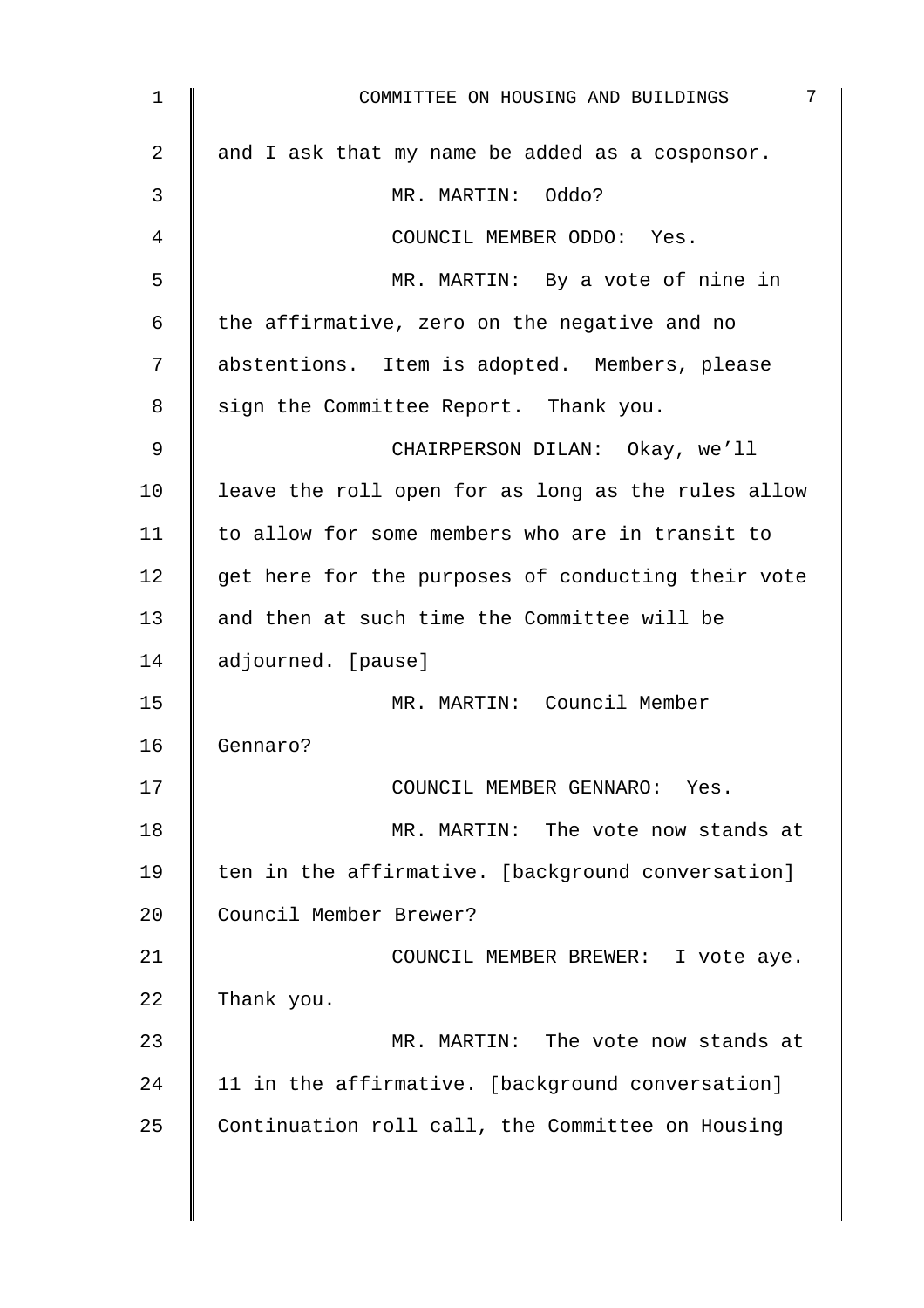| $\mathbf 1$    | 8<br>COMMITTEE ON HOUSING AND BUILDINGS        |
|----------------|------------------------------------------------|
| $\overline{2}$ | and Building. Council Member Crowley?          |
| 3              | COUNCIL MEMBER CROWLEY: I vote                 |
| $\overline{4}$ | aye.                                           |
| 5              | MR. MARTIN: Vote on Housing and                |
| $\epsilon$     | Buildings now stands at 12 in the affirmative, |
| $\sqrt{ }$     | zero in the negative and no abstentions.       |
| $\,8\,$        | CHAIRPERSON DILAN: This meeting on             |
| $\mathsf 9$    | the Committee of Housing and Buildings is now  |
| 10             | adjourned.                                     |
|                |                                                |
|                |                                                |
|                |                                                |
|                |                                                |
|                |                                                |
|                |                                                |
|                |                                                |
|                |                                                |
|                |                                                |
|                |                                                |
|                |                                                |
|                |                                                |
|                |                                                |
|                |                                                |
|                |                                                |
|                |                                                |